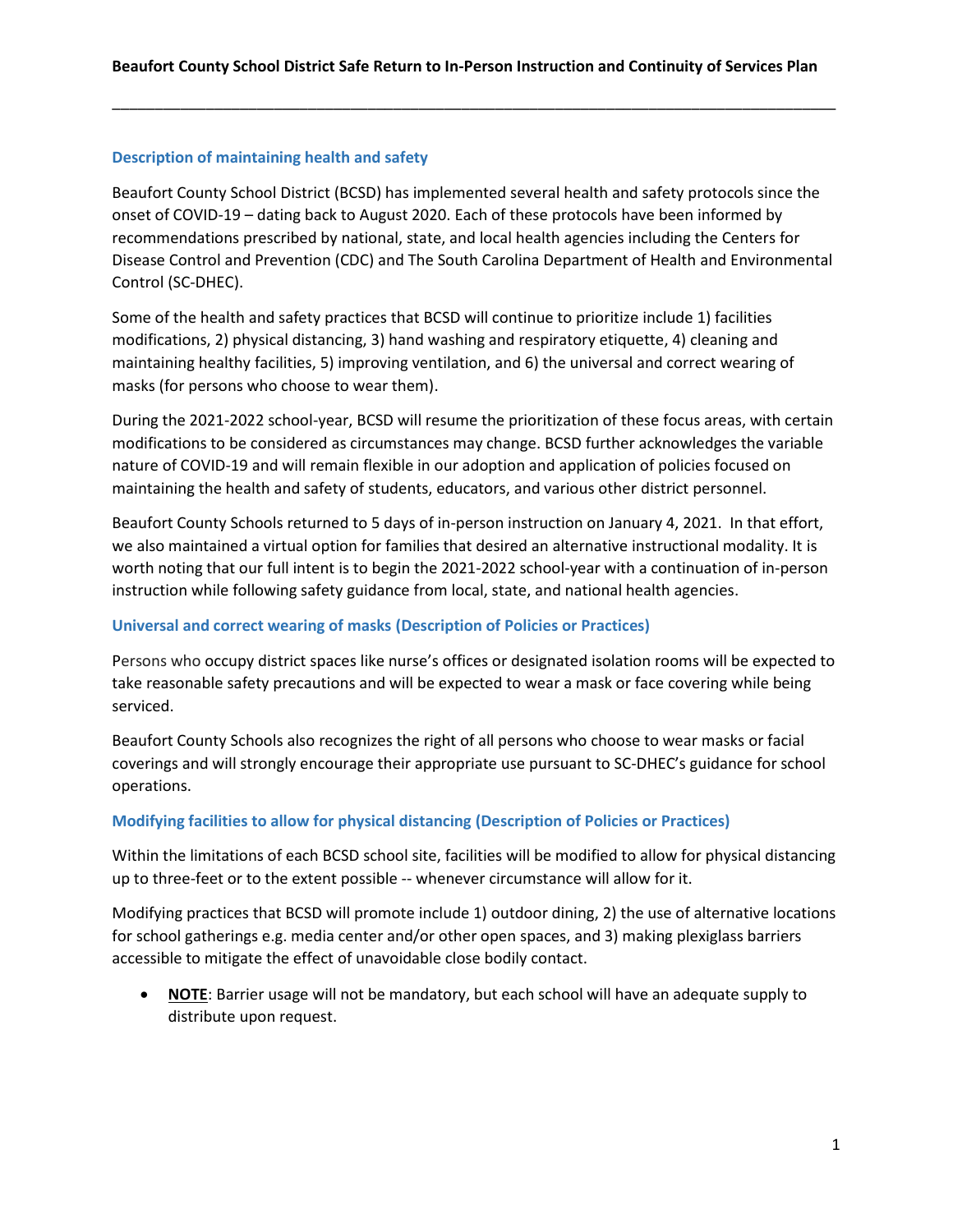### **Handwashing and respiratory etiquette (Description of Policies or Practices)**

Students and staff will be encouraged to practice reasonable hand-washing and respiratory etiquette as determined by SC-DHEC.

- *Clean hands* -- BCSD will continue to provide "sanitation stations". These stations will be placed throughout district facilities to enable increased sanitizing opportunities. These stations will contain alcohol-based sanitizer and will be prioritized for use as much as shall be practicable. Notwithstanding the increased use and availability of hand sanitizer, formal handwashing with soap and water will be prioritized when toileting, when hands are visibly soiled, and following the use of high-touch accessories or equipment.
- *Respiratory practices* BCSD will encourage all students, staff and guests to follow reasonable respiratory and cough etiquette principles. BCSD will provide tissues and trash receptables throughout all entry points and other high activity areas of buildings to encourage hand hygiene after sneezing or coughing. School and district facilities will also post visual alerts such as "Cover Your Cough" or "Practice Good Hygiene" to encourage sustained etiquette awareness.

### **Cleaning and maintaining healthy facilities, improving ventilation (Description of Policies or Practices)**

Frequent cleaning of high touch spaces will remain a common practice in BCSD's efforts to reduce the spread of germs and to mitigate the spread of COVID-19. Custodial personnel will thoroughly clean facilities and common areas. Disinfectant spray will also be available for use in all classrooms and learning spaces. Custodial personnel will ensure regular cleaning practices during the school day, with scheduled deep cleaning to be completed by use of whole room disinfectant foggers.

Beaufort County Schools will apply the varied practices necessary to ensure the maintenance of healthy and safe spaces.

For example:

- Cleaning: Removing germs, dirt, and impurities from surfaces or objects.
- Disinfecting: Killing germs on surfaces or objects.
- Sanitizing: Reducing the numbers of germs on surfaces or objects to a safe level.

*Appropriate Cleaning Practices –* BCSD custodial personnel will utilize appropriate cleaning practices to help maintain healthy facilities. In all instances, soap, water, or specified disinfectants will be used depending on the kind of cleaning required.

All relevant personnel will be encouraged to wear self-protective articles when cleaning or disinfecting, which may include gloves or face coverings as necessary. Additional safe-use practices will be honored to include, but not limited to 1) avoiding the mixing or unauthorized use of chemicals, and 2) using products as directed.

*Healthy Ventilation Practices* – Beaufort County Schools has promoted and will continue to make use of bipolar ionization, a technology used in HVAC systems that helps remove viruses from the air and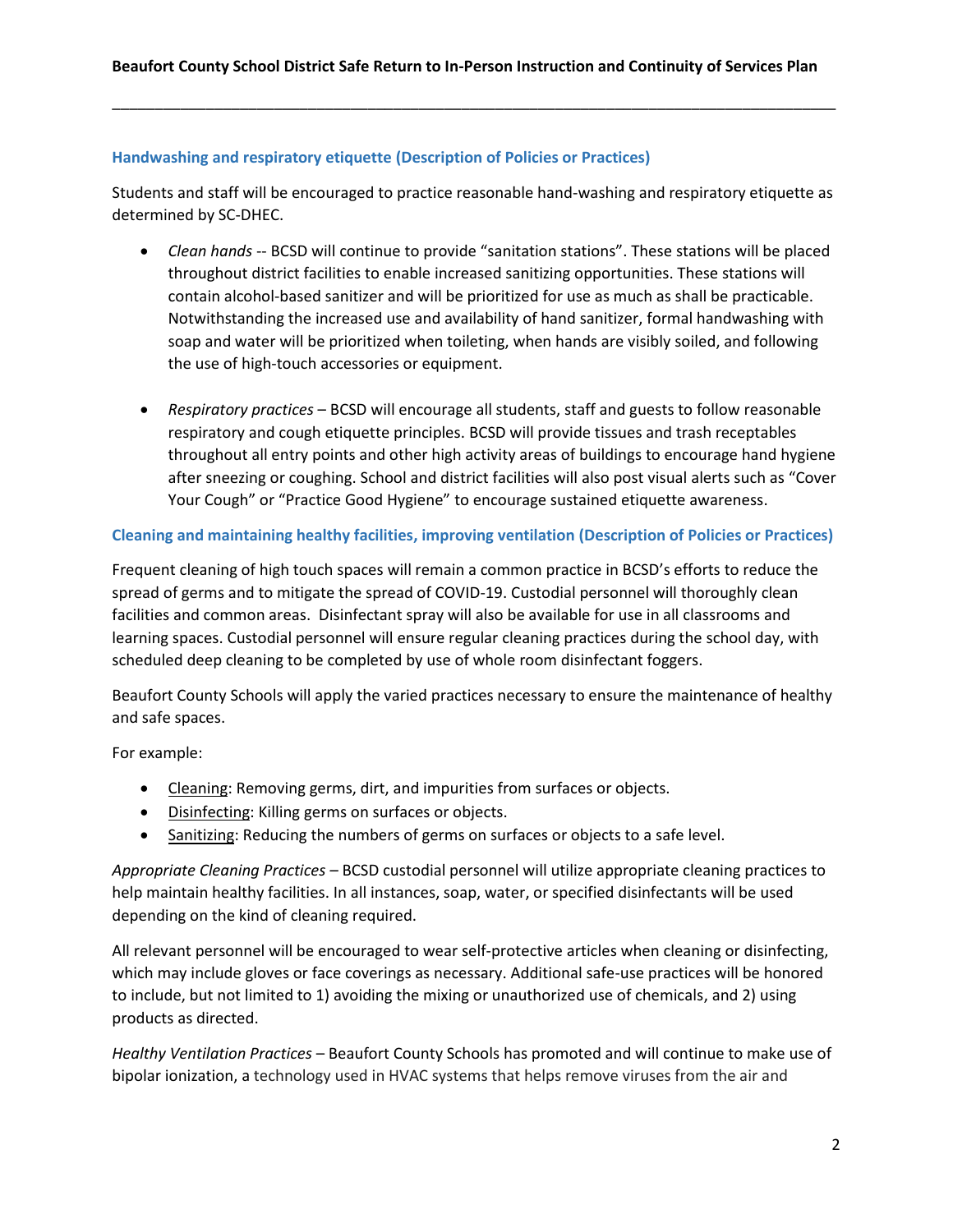facilitate surface disinfection of surfaces within a treated area. All district HVAC units purchased in the last five years have this technology.

### **Contact tracing in combination with isolation and quarantine (Description of Policies or Practices)**

Beaufort County Schools follows *SC-DHEC Interim COVID-19 Guidance for Schools: Management of Known and Possible COVID-19 Cases*. The guidance is intended for K-12 schools to plan their response to known and possible cases of COVID-19 as well as known contacts.

Beaufort County Schools provides guidance on quarantine recommendations which are informed by DHEC. If that guidance changes, BCSD may make adjustments as necessary, but to date, quarantine practices are as follows:

*The standard quarantine period will be 10 days after last contact without testing if -- 1) no symptoms are reported during daily symptom monitoring, and 2) reported DHEC Recent Disease Activity by County remains "low".*

#### **Diagnostic and screening testing (Description of Policies or Practices)**

Hospitals and various of health organizations throughout Beaufort County provide significant opportunities for residents to be tested and/or screened for COVID-19. BCSD has not implemented an internal COVID-19 testing system due to the widespread availability of testing in the community.

Below is a non-exhaustive list of select COVID-19 testing locations throughout Beaufort County, SC:

- Beaufort Memorial Express Care and Occupational Health (Port Royal, SC)
- Beaufort Memorial Medical and Administrative Center (Beaufort, SC)
- CVS Pharmacy (Beaufort, SC; Hilton Head, SC; Bluffton, SC)
- Lowcountry Urgent Care (Lady's Island, SC)
- Beaufort Veterans Affairs (Beaufort, SC)
- Doctors Care (Port Royal, SC; Bluffton, SC; Hilton Head)
- Walgreen's (Beaufort, SC; Bluffton, SC; Okatie, SC; Hilton Head, SC)

# **Efforts to provide vaccinations to educators, other staff, and students, if eligible (Description of Policies or Practices)**

To date, BCSD has partnered with Beaufort Memorial Hospital and Hilton Head Hospital to hold COVID-19 vaccination clinics for district personnel. BCSD has also partnered with Beaufort Memorial Hospital to reserve time slots for school-based staff to receive COVID-19 vaccinations at their facilities.

Leading up to the start of the 2021-2022 school-year, plans are currently in process for a mid-summer vaccination clinic specifically for students aged 12 and up and their families in coordination with Beaufort Memorial Hospital.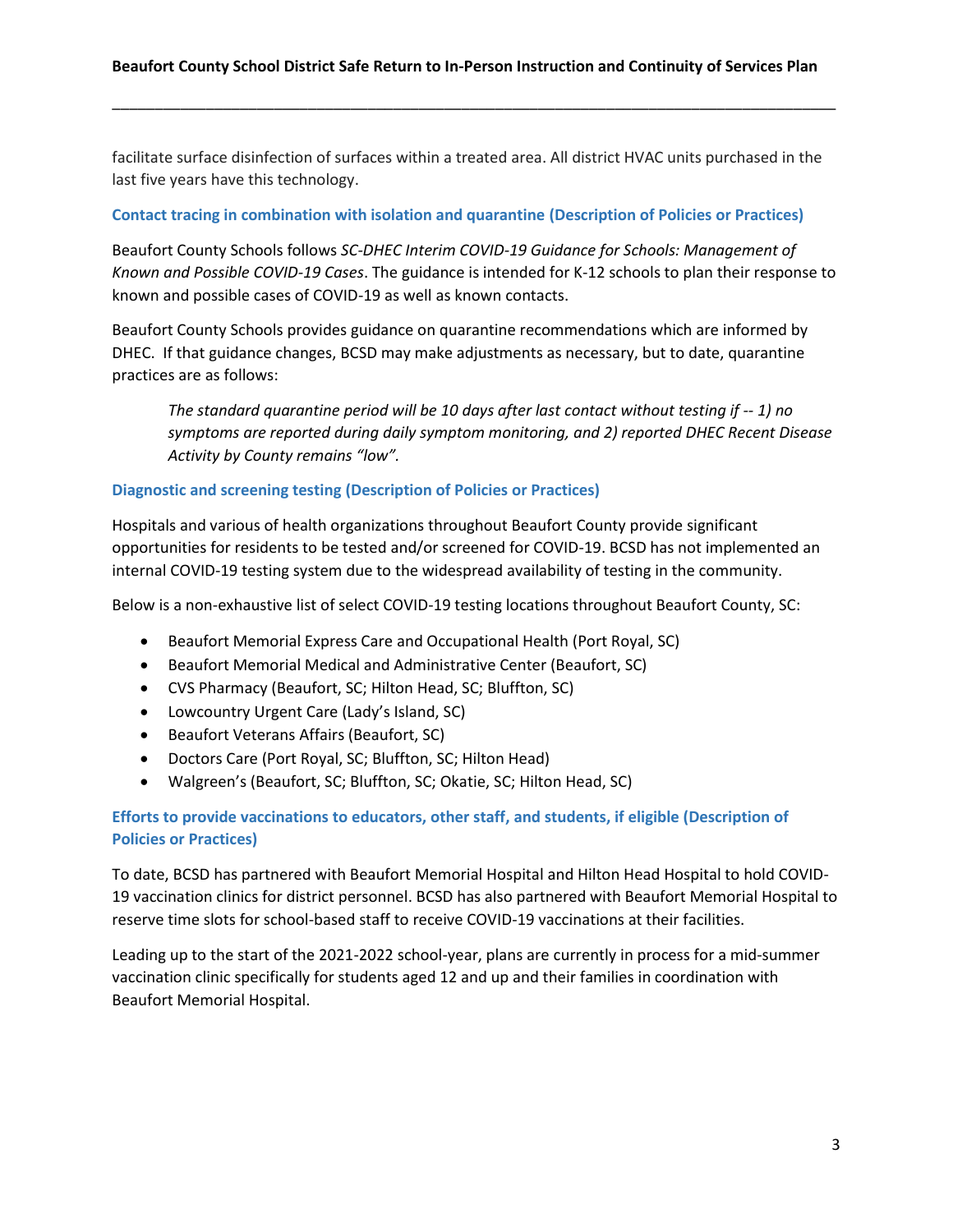## **Appropriate accommodations for children with disabilities with respect to health and safety policies and practices (Description of Policies or Practices)**

Beaufort County Schools will continue working to meet the needs of all students, especially those with identified disabilities and others characterized as medically fragile. In response to their needs, there are several practices already in place for the 2021-2022 school-year including:

- Maintaining a one to two adult ratio in high-needs classrooms.
- Enacting protocols to help students adjust to using personal protective equipment if desired.
- Placing visual cues in various spaces to help ensure social distancing.
- Developing sensory room breaks to be utilized as needed.

Additionally, BCSD schools will take into consideration the full spectrum of a student's special circumstances and will make every effort to respond to those circumstances in a way that is appropriately responsive to the needs of the student.

- SPED and general education teachers will collaborate to provide specific accommodations to students as outlined in prescribed Individualized Educational Plans (IEPs).
- School Psychologists will conduct evaluations as appropriate and necessary.
- All accommodations and/or services will be provided to students as outlined in their 504 plan.

In sum, standard practice for accommodating students with specific disabilities and exceptionalities will remain a part of BCSD's plan for the continuity of services.

### **Coordination with state and local health officials (Description of Policies or Practices)**

Beaufort County Schools has consistently partnered with local health agencies and officials. That practice will continue into the 2021-2022 schoolyear. Priority partners include:

| <b>Medical and Healthcare Institutions</b> | <b>Medical and Healthcare Professionals</b>           |
|--------------------------------------------|-------------------------------------------------------|
| <b>Beaufort County Memorial Hospital</b>   | Russell Baxley, CEO, Beaufort County                  |
| Hilton Head Island Hospital                | <b>Memorial Hospital</b>                              |
|                                            | • Jeremy Clark, CEO, Hilton Head Island Hospital      |
|                                            | Allison Eckard, M.D., Infectious Disease<br>$\bullet$ |
|                                            | Physician, Medical University of South Carolina       |

### **Continuity of Services**

*Description of how LEA will ensure continuity of services, including, but not limited to services to address students' and staff social, emotional, mental health and other needs, which may include student health and food services.*

Since the onset of COVID-19, BCSD students and staff have been significantly impacted by the COVID-19 pandemic. The range of issues that have been identified include threats to personal and/or family health, learning challenges, emotional distress, and various other personal and professional changes. As a consequence, our priority has been focused on developing targeted strategies and support systems to ensure the availability of resources for students and staff in need.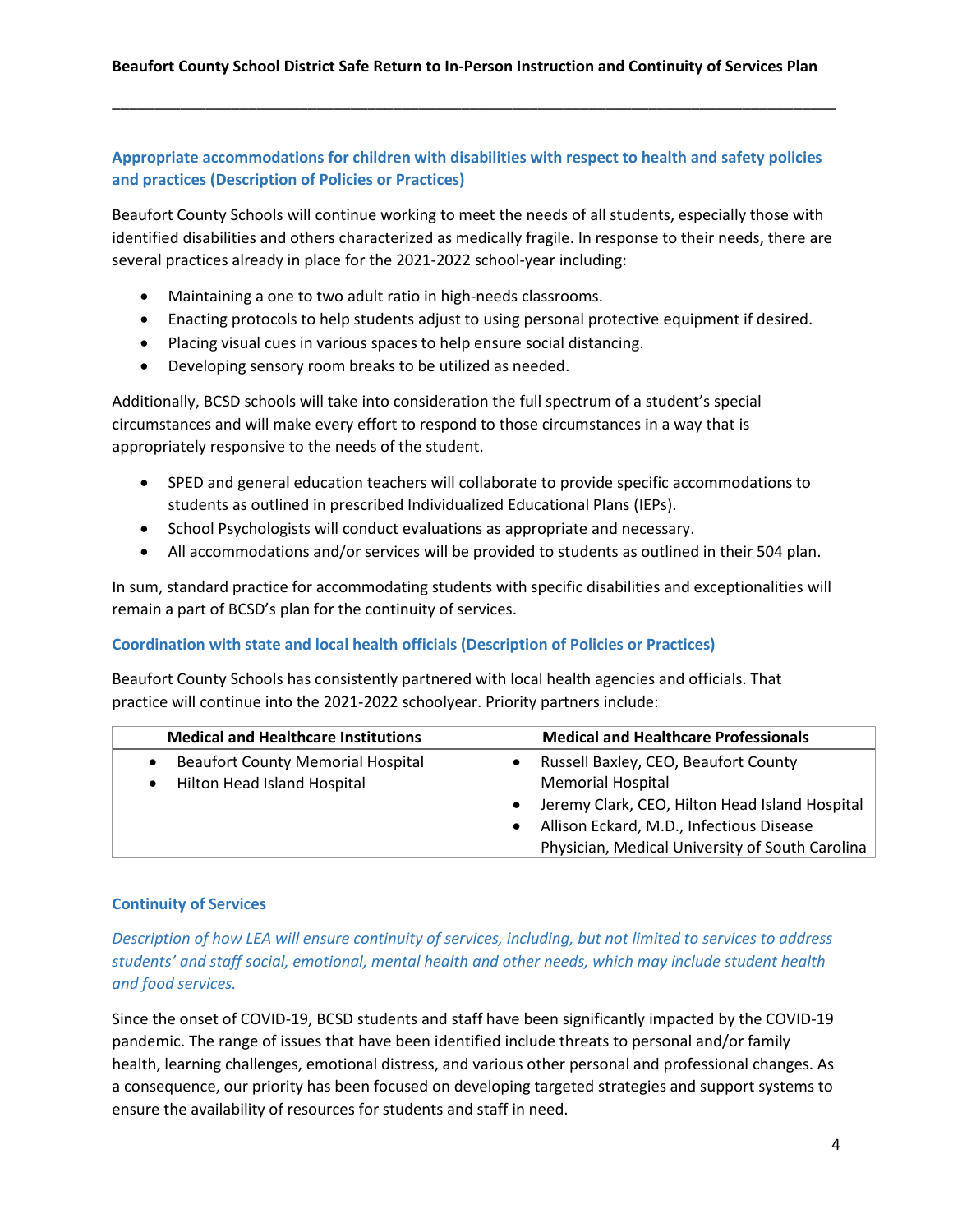Beaufort County Schools has managed to provide a wide variety of relevant services through strategic partnerships. Those partnerships will continue through the 2021-2022 and the foreseeable future.

Examples of services provided that will continue:

| <b>Service Provider</b>                       | <b>Scope of Service</b>                            |
|-----------------------------------------------|----------------------------------------------------|
| <b>Hope Performance Systems</b>               | Provides mental health counseling services for     |
|                                               | students and staff.                                |
| <b>Coastal Empire Community Mental Health</b> | Provides school-based and clinic-based mental      |
|                                               | health services for students.                      |
| <b>Wright Directions Family Services</b>      | Provides rehabilitative behavioral Health Services |
|                                               | for students with behavioral and emotional         |
|                                               | needs.                                             |

• **NOTE**: Each of the above service providers operate pursuant to a district-wide BCSD initiative called '*You Matter'*, which is focused on bringing a ranges of mental health services to students and staff

Beaufort County Schools has also committed to a continuation of regularly scheduled food service distributions to communities within Beaufort County. Specifically, BCSD will provide breakfasts and lunches to students through the USDA Summer Feeding Program – and we expect to serve approximately 2,216 students on a daily basis through our Summer Reading Program and an additional 1,235 students through coordination efforts with community partners.

BCSD will also provide breakfasts and lunches for school year 2021-2022 to all students attending Beaufort County Schools (in-person students as well as virtual students). After-school snacks and dinners will be offered to our students at designated schools and through our community partners.

### **Periodic Review**

Beaufort County Schools will comply with state expectations of reviewing, as appropriate, our Safe Return to In-Person Instruction and Continuity of Instruction Plan at least every six months through September 30, 2023. Furthermore, we will seek public input and weigh all varied considerations when determining if revisions are to be made, and of what kind.

| *Review #1 | March, 2022     |
|------------|-----------------|
| Review #2  | September, 2022 |
| Review #3  | March, 2023     |
| Review #4  | September, 2023 |

Tentative Review Schedule Plan Review Schedule

(\*beginning with initial date of plan adoption, September 2021)

### **Public Input**

Beaufort County Schools will comply with the American Rescue Plan Act (ARPA) mandate which requires that school districts make their Safe Return to In-Person Instructional and Continuity of Services Plan available to the public online and that the plan is written in an understandable and uniform format – among other considerations.